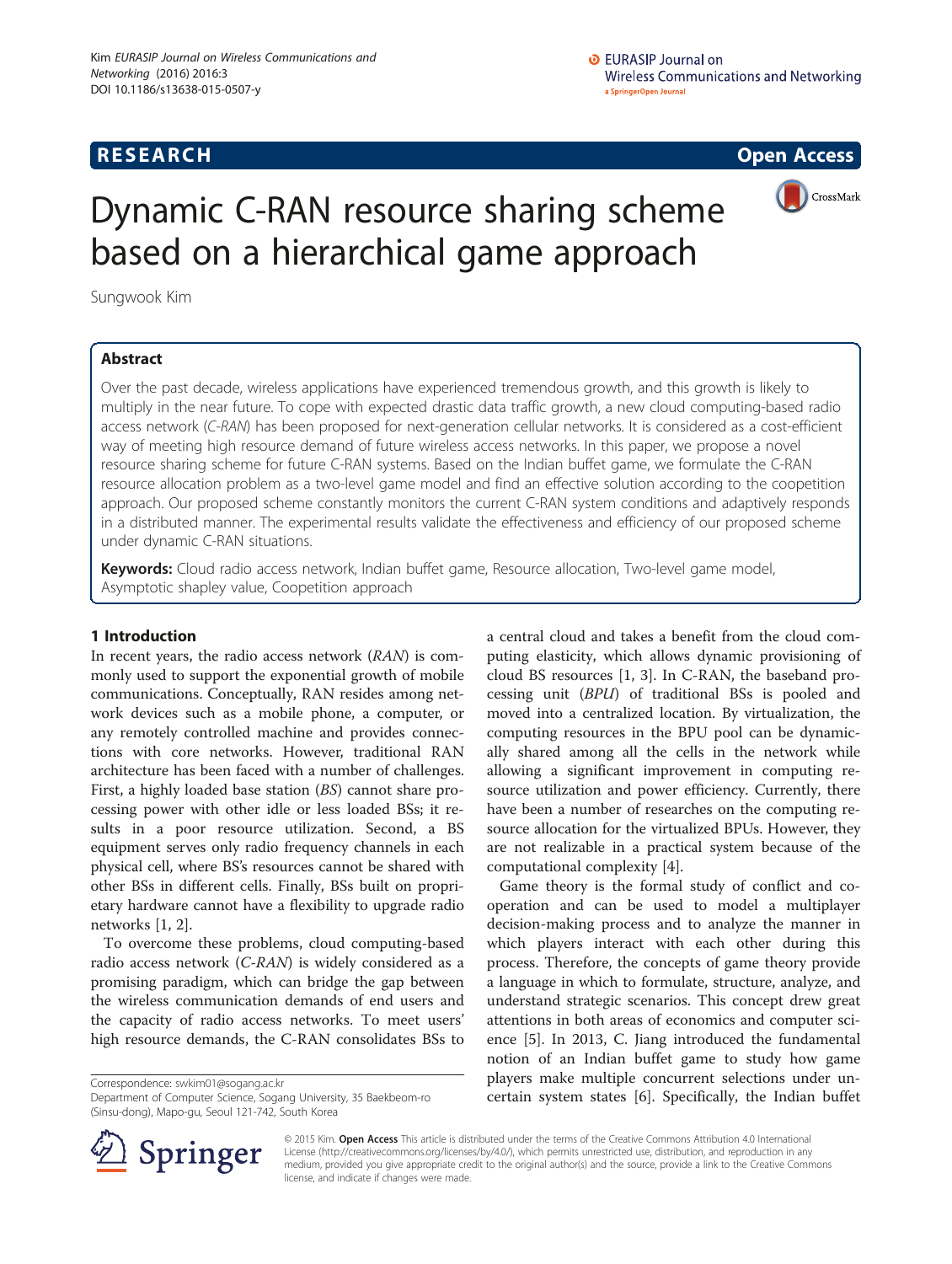game model can reveal how players learn the uncertainty through social learning and make optimal decisions to maximize their own expected utilities by considering negative network externality [[7](#page-11-0)]. This game model is well suited for the C-RAN resource sharing problem.

Motivated by the above discussion, we design a new C-RAN resource sharing scheme based on the Indian game model. The key feature of our scheme is to develop a decentralized mechanism according to the twolevel coopetition approach. The term "coopetition" is a neologism coined to describe cooperative competition. Therefore, coopetition is defined as the phenomenon that differs from competition or cooperation and stresses two faces, i.e., cooperation and competition, of one relationship in the same situation [[8](#page-11-0)]. In this study, our proposed game model consists of two levels: the upper- and lower-level Indian buffet games. At the upper-level game, cloud resources are shared in a cooperative manner. At the lower-level game, allocated resources are distributed in a non-cooperative manner. Based on the hierarchical interconnection of the two game models, control decisions can cause cascade interactions to reach a mutually satisfactory solution.

Usually, different C-RAN agents may pursue different interests and act individually to maximize their own profits. This self-organizing feature can add autonomics into C-RAN systems and help to ease the heavy burden of complex centralized control algorithms. Based on the recursive best-response algorithm, we draw on the concept of a learning perspective and investigate some of the reasons and probable lines for justifying each system agent's behavior. The dynamics of the interactive feedback learning mechanism can allow control decisions to be dynamically adjustable. In addition, by employing the coopetition approach, control decisions are mutually dependent on each other to resolve conflicting performance criteria.

### 1.1 Related work

Over the years, a lot of state-of-the-art research work on the C-RAN resource sharing problem has been conducted [[4](#page-11-0), [9, 10\]](#page-11-0). The baseband processing units virtualization (BPUV) scheme [\[4](#page-11-0)] was proposed for the baseband processing unit virtualization. It was formulated as a bin packing problem, where each baseband processing unit was treated as a bin with finite computing resources, expressed in million operations per time-slot (MOPTS). In addition, the dynamics of the cell traffic load was treated as an item that needed to be packed into the bins with the size equal to the computing resources in MOPTS, required to support the traffic load. To solve the optimization problem and simultaneously improve the standard solver for the bin packing problem, the

BPUV scheme was designed based on a heuristic simulated annealing approach [[4\]](#page-11-0).

The joint cloud computing and network (JCCN) scheme [[9\]](#page-11-0) was proposed to jointly study dynamic cloud and wireless network operations so as to improve endto-end performance in the mobile cloud computing environment. This scheme considered not only the spectrum efficiency in wireless networks but also the pricing information in the cloud, based on which power allocation and interference management in wireless networks were performed. The JCCN scheme formulated the problems of cloud media service price decision, resource allocation, and the interference management in the mobile cloud computing environment as a threelevel Stackelberg game [[9\]](#page-11-0).

The cloud provider's resource sharing (CPRS) scheme [[10\]](#page-11-0) was developed to study the cooperative behavior of multiple cloud providers. In the CPRS scheme, a hierarchical cooperative game model was designed; it was composed of two interrelated cooperative games to analyze the decisions of cloud providers to support internal users and to offer service to public cloud users. In the lower-level, the CPRS scheme implemented a stochastic linear programming game model to study the resource and revenue sharing for a given coalition of cloud providers. In the upper-level, the CPRS scheme formulated the coalitional game for which the cloud providers can form the groups of cooperation to share resource and revenue. Finally, the analytical model based on a Markov chain was used to obtain stable coalitional structure [\[10](#page-11-0)]. All the earlier work has attracted a lot of attention and introduced unique challenges to efficiently solve the resource sharing problem in C-RAN systems. Compared to these schemes [[4, 9\]](#page-11-0) and [[10\]](#page-11-0), our proposed scheme attains better system performance.

The remainder of this paper is structured as follows. In Section 2, we outline the C-RAN architecture in detail. Section [3](#page-2-0) describes the Indian buffet game model for C-RAN systems. And then, the proposed algorithm is explained step by step in Section [4](#page-3-0). In Section [5](#page-6-0), we show the simulation results. Through simulation, we show the ability of the proposed scheme to achieve high accuracy and promptness in dynamic C-RAN environments. Finally, we draw conclusions in Section [6.](#page-10-0)

## 2 Cloud radio access network architecture

The C-RAN is a novel mobile network architecture, which has a potential to optimize cost and energy consumption in the field of mobile networks. In C-RAN systems, there are multiple cloud providers (CPs), which can generate more revenue from the sharing of available resources. CPs have their system resources, such as a CPU core, memory, storage, and network bandwidth. To ensure the optimal usage of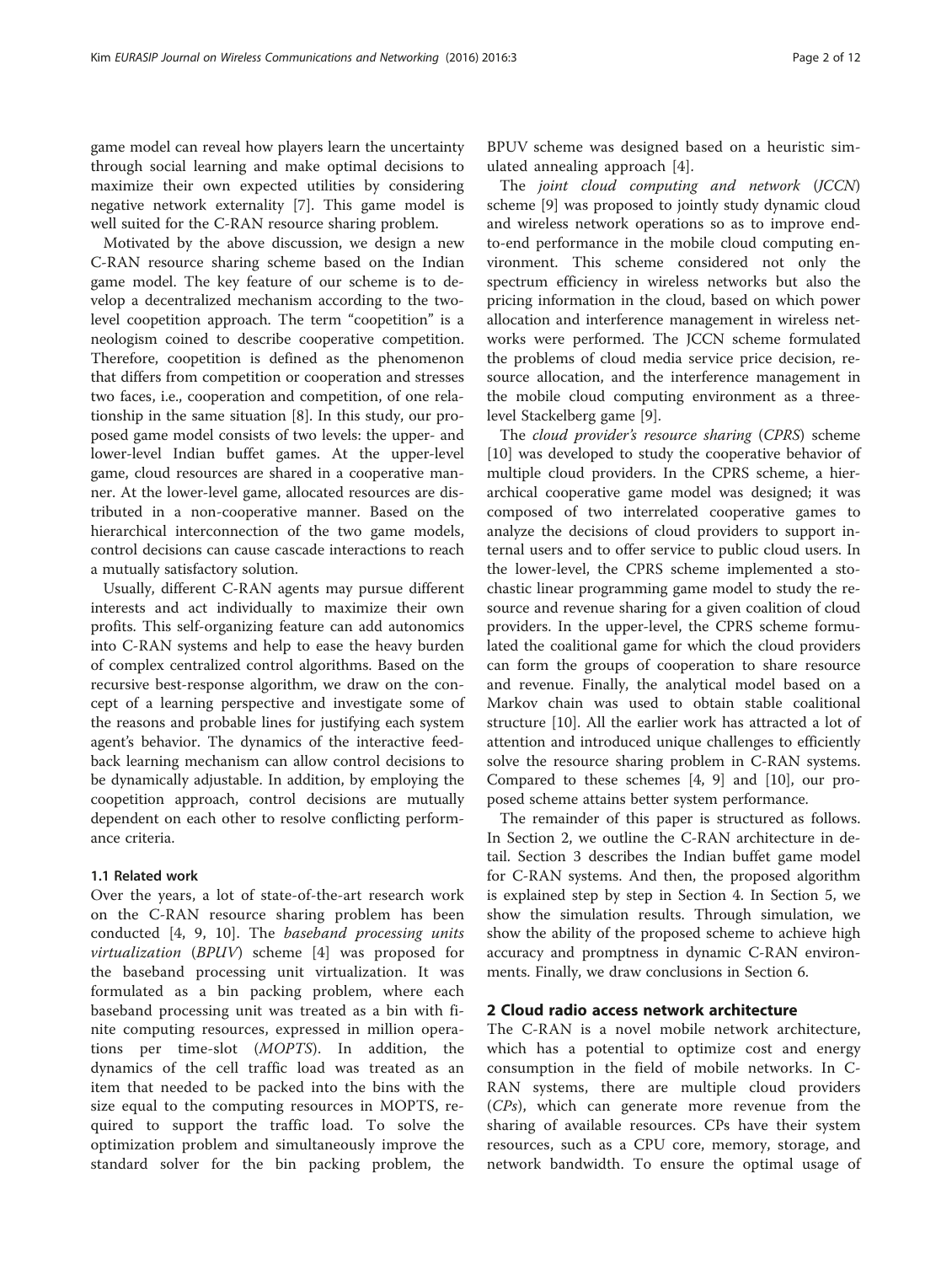<span id="page-2-0"></span>cloud resources, baseband processing is centralized in a virtualized baseband units pool (VBP). The VBP can be shared by different CPs and multiple BSs. Therefore, the VBP is in a unique position as a cloud brokering between the BSs and the CPs for cloud services while increasing resource efficiency and system throughput [[11](#page-11-0)].

In the RAN architecture, a small base station (SBS) covers a small area and communicates with the mobile users (MUs) through wireless links. SBSs provide the managed connectivity and offer flexibility in realtime demands. To improve C-RAN system efficiency, CPs can offer their available resources to SBSs through the VBP, and SBSs can provide services to MUs based on their obtained resources. Without loss of generality, each SBS is assumed to acts as a virtual machine, and MUs' applications are executed through the virtualization technology. The general architecture of a hierarchical C-RAN system is shown in Fig. 1.

In this study, we consider a C-RAN architecture with one VBP, 10 SBSs, and 100 MUs, and system resources are the computing capacities of CPU, memory, storage, and bandwidth. These resources can be used by the MUs through the VBP to gain more revenue. For the rest of this paper, we refer the organization that CPs cooperate to form a logical pool of computing resources to support MUs' applications. Each MU application service has its own application type and requires different resource requirements.

## 3 Indian buffet game model for C-RAN systems

Let us consider an Indian buffet restaurant which provides *m* dishes denoted by  $d_1, d_2, ..., d_m$ . Each dish can be shared among multiple guests. Each guest can select sequentially multiple dishes to get different meals. The utility of each dish can be interpreted as the deliciousness and quantity. All guests are rational in the sense that they will select dishes which can maximize their own satisfactions. In such a case, the multiple dish-selection problem can be formulated to be a non-cooperative game, called the Indian buffet game. In the traditional Indian buffet game, the main goal is to study how guests in a buffet restaurant learn the uncertain dishes' states and make multiple concurrent decisions by not only considering the current utility but also taking into account the influence of subsequent players' decisions [[5, 7](#page-11-0)].

During the C-RAN system operations, system agents should make decisions individually. In this situation, a main issue for each agent is how to perform well by considering the mutual interaction relationship and dynamically adjust their decisions to maximize their own profits. In this study, we develop a new C-RAN system resource sharing scheme based on the Indian buffet game model. In our proposed scheme, the dynamic operation of VBP, SBSs, and MUs is formulated as a two-level Indian buffet game. At the first stage, the VBP and SBSs play the upperlevel Indian buffet game; the VBP distribute the available resources to each SBS by using a cooperative manner. At the second stage, multiple MUs decide to

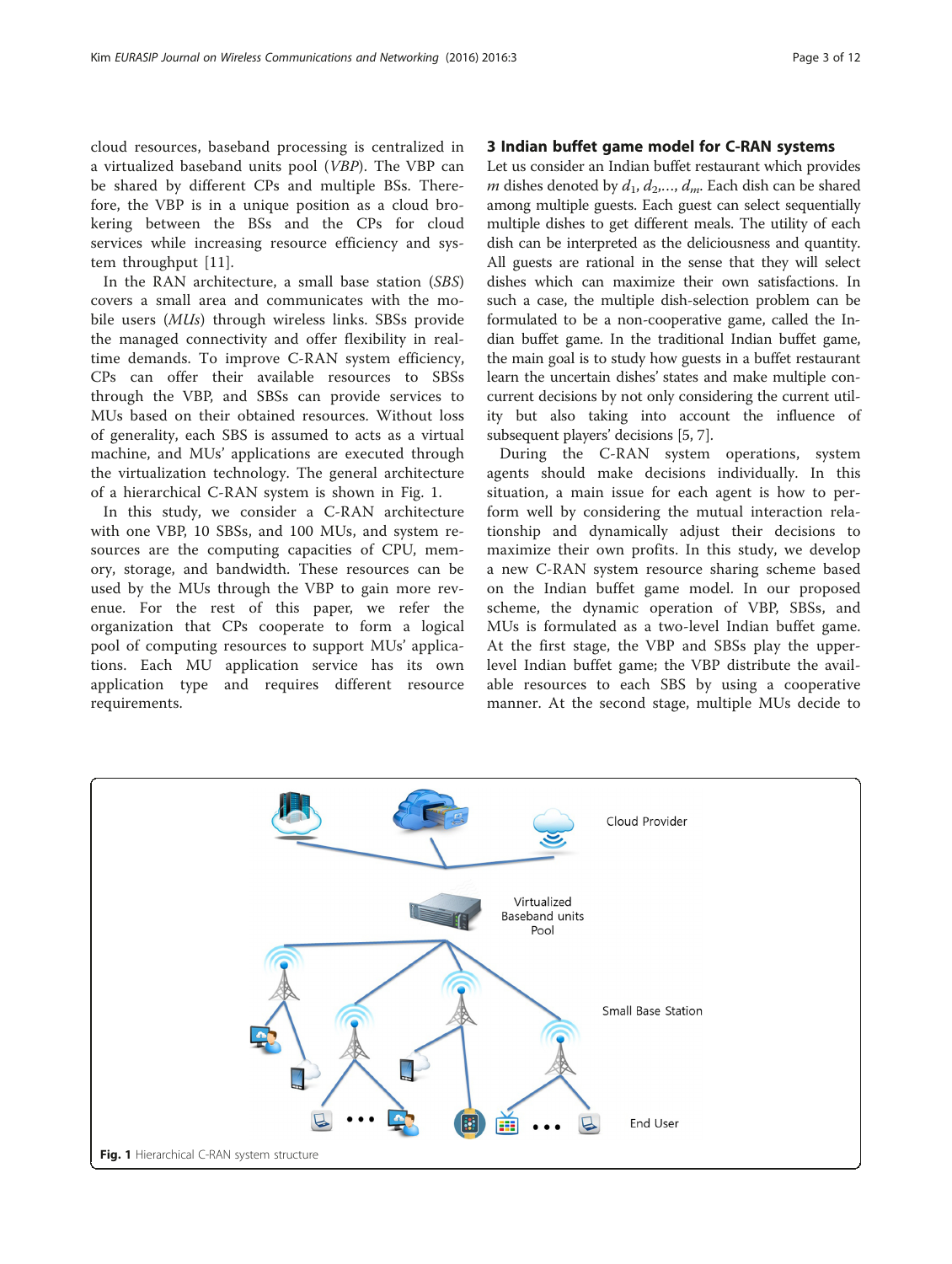<span id="page-3-0"></span>purchase the resource from their corresponding SBS by employing a non-cooperative manner. Based on this hierarchical coopetition approach, we assume that all game players (VBP, SBSs, and MUs) are rational and independent of gaining the profit as much as possible. Therefore, for the implementation practicality, our proposed scheme is designed in an entirely distributed and self-organizing interactive fashion.

Mathematically, our upper-level Indian buffet game  $(\mathbb{G}^{U})$ can be defined as  $\mathbb{G}^U = \{ \mathbb{N}, \mathbb{D}, \{ S_i \}_{i \in \mathbb{N}}, \{ U_i \}_{i \in \mathbb{N}}, T \}$  at each time period  $t$  of gameplay.

- $\mathbb{N}$  is the finite set of players  $\mathbb{N} = \{C, \mathcal{B}\}$  where C<br>  $\mathbb{N}$  = {VBP} represents one VBP and  $\mathcal{R} = \{h, h\}$  is  $=$  {VBP} represents one VBP and  $\mathcal{B} = \{b_1, ..., b_n\}$  is a set of multiple SBSs, which are assumed as guests in the upper-level Indian restaurant.
- $\Box$  is the finite set of resources  $\Box$  = { $d_1, d_2,..., d_l$ } in the VBP. Flements in  $\Box$  metaphorically represent the VBP. Elements in  $D$  metaphorically represent different dishes on the buffet table in the upper-level Indian restaurant.
- $S_i$  is the set of strategies with the player *i*. If the player *i* is the VBP, i.e.,  $i \in C$ , a strategy set can be defined as  $S_i = \{\delta_i^1, \ \delta_i^2, ..., \ \delta_i^l\}$  where  $\delta_i^k$  is the distribution status of kth resource, i.e.,  $1 \le k \le l$ . If the player *i* is a SBS, i.e.,  $i \in \mathcal{B}$ , the player *i* can request multiple resources. Therefore, the strategy set can be defined as a combination of requested resources  $S_i = \{ \quad, \{d_i^1(\mathfrak{I}_i^1)\}, \{d_i^1(\mathfrak{I}_i^1), d_i^2(\mathfrak{I}_i^2)\}, \ldots, \{d_i^l(\mathfrak{I}_i^1), d_i^2(\mathfrak{I}_i^2)\}, \ldots, \{d_i^l(\mathfrak{I}_i^1)\}$  where  $\mathfrak{I}_i^k$  is the player *i*'s requested amount for the kth resource; each player's strategy set is finite with  $2^{l}$  elements.
- The  $\overline{U_i}$  is the payoff received by the player *i*. If the player *i* is the VBB i.e.  $i \in C$  it is the total profit player *i* is the VBP, i.e.,  $i \in C$ , it is the total profit obtained from the resource distribution for SBSs. If the player *i* is a SBS, i.e.,  $i \in \mathcal{B}$ , the payoff is determined as the outcomes of the distributed resources minus the cost of corresponding resources.
- The T is a time period. The  $\mathbb{G}^U$  is repeated  $t \in T$  $\lt \infty$  time periods with imperfect information.

Based on the distributed resources, SBSs are responsible to support MUs' services while ensuring the required quality of service (QoS). Usually, SBSs deploy sparsely with each other to avoid mutual interference and are operated in a time-slotted manner. To formulate interactions between SBSs and MUs, our lower-level Indian buffet game ( $\mathbb{G}^{L}$ ) can be defined as  $\mathbb{G}^{L}$  $=\{ \mathbb{P}, \{ \mathcal{L}_i \}_{i \in \mathbb{P}}, \{ T_i \}_{i \in \mathbb{P}}, \{ U_i \}_{i \in \mathbb{P}}, T \}$  at each time period t of gameplay.

• P is the finite set of players  $\mathbb{P} = \{ \mathcal{B}, X \}$  where  $\mathcal{B}$ <br>  $=h_1, \ldots, h_k$  is a set of multiple SBSs and  $X = \{ x \}$  $= \{b_1, ..., b_n\}$  is a set of multiple SBSs and  $X = \{x_1, ..., x_n\}$   $x_m$  is a set of multiple MUs, which are assumed guests in the lower-level Indian restaurant.

- $\mathscr{L}_i = \{ \mathscr{R}_i^1, \mathscr{R}_i^2, ..., \mathscr{R}_i^l \}$  is the finite set of the player<br>*is resources* i.e. *i.e.*  $\mathscr{R}$  Elements in  $\mathscr{L}$ i's resources, i.e.,  $i \in \mathcal{B}$ . Elements in  $\mathcal{L}_i$ metaphorically represent different dishes on the buffet table in the ith lower-level Indian restaurant; there are total  $n$  lower-level Indian restaurants.
- $T_i$  is the set of strategies with the player *i*. If the player *i* is a SBS, i.e.,  $i \in \mathcal{B}$ , the strategy set can be defined as  $T_i = \{\lambda_i^1, \lambda_i^2, ..., \lambda_i^l\}$  where  $\lambda_i^k$  is the price of the  $k$ th resource in the  $i$ th SBS. If the player  $i$  is a MU, i.e.,  $i \in X$ , the player i can request multiple resources. Therefore, the strategy set can be defined as a combination of requested resources  $T_i = \{ , \}$  $\mathscr{R}_{i}^{1}\left( \mathcal{E}_{i}^{1}\right)$ }, { $\mathscr{R}_{i}^{1}\left( \mathcal{E}_{i}^{1}\right)$ , $\mathscr{R}_{i}^{2}(\mathcal{E}_{i}^{2})$ },..., { $\mathscr{R}_{i}^{1}\left( \mathcal{E}_{i}^{1}\right)$ ,  $\mathscr{R}_{i}^{2}\left( \mathcal{E}_{i}^{2}\right)$ ,...,  $\mathcal{R}_i^l(\xi_i^l)$ }} where  $\xi_i^k$  is the MU *i*'s request amount for the kth resource.
- The  $U_i$  is the payoff received by the player *i*. If the player *i* is a  $SPS$  i.e.  $i \in \mathcal{R}$  it is the total profit player *i* is a SBS, i.e.,  $i \in \mathcal{B}$ , it is the total profit obtained from the resource allocation for MUs. If the player *i* is a MU, i.e.,  $i \in X$ , the payoff is determined as the outcomes of the allocated resources minus the cost of corresponding resources.
- The T is a time period. The  $\mathbb{G}^{L}$  is repeated  $t \in T$  $<$   $\in$  time periods with imperfect information.

## 4 Proposed resource sharing algorithm in C-RAN systems

In this section, we present our resource sharing algorithm, which employs a hierarchical two-level approach. And then, the proposed scheme is described strategically in a nine-step procedure through the coopetition concept.

## 4.1 C-RAN resource sharing in the upper Indian buffet game

In this sub-section, we consider the upper-level Indian buffet game. In C-RAN systems, there are multiple resource types, and multiple SBSs request different resources to the VBP. In this study, we mainly consider four resource types: CPU, memory, storage, and network bandwidth. Let  $D$  denote a set of resources in the VBP;  $\mathbb{D} = \{d_1 = \text{CPU}; d_2 = \text{mem-} \}$ ory;  $d_3$  = storage;  $d_4$  = bandwidth } where each d represents the available amount of corresponding resource. Virtualization technology is used to collect these resources from CPs, and they are dynamically shared among SBSs. In our upper-level Indian buffet game, there are one VBP and  $n$  SBSs. The VBP is responsible for the cloud resource control and distributes resources over multiple SBSs. Each SBS is deployed for each microcell and covers relatively a small area. In general, SBSs are situated around high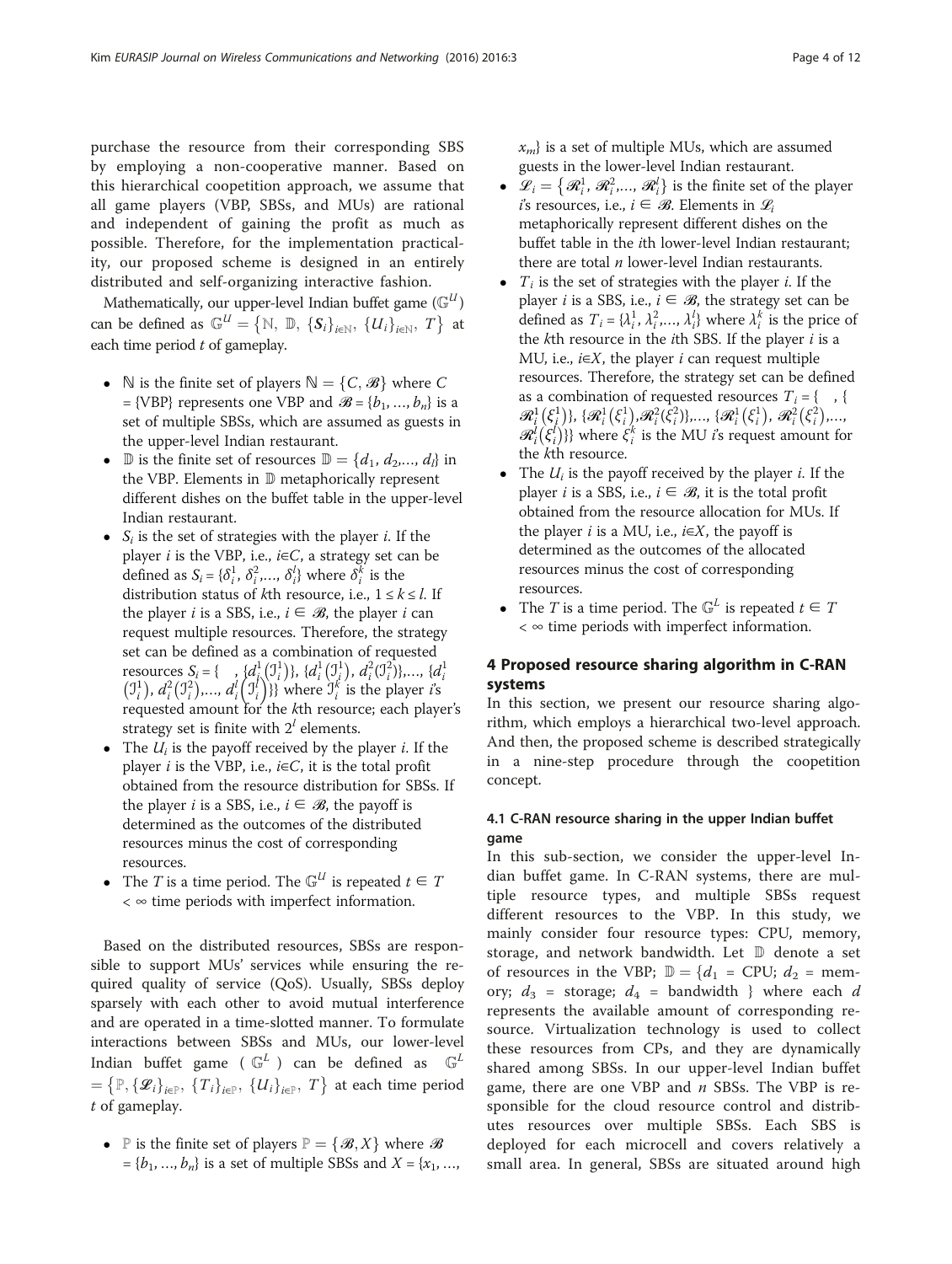<span id="page-4-0"></span>traffic density hot spots to support QoS-ensured applications. To get an effective solution for the upperlevel Indian game, we focused on the basic concept of the shapley value (SV). It is a well-known solution idea for ensuring an equitable division, i.e., the fairest allocation, of collectively gained profits among the several collaborative players [\[5](#page-11-0)].

When the requested amount of *k*th resource  $(\partial_i^k, 1 \leq$  $k \leq 4$ ) of the *i*th SBS (SBS<sub>i</sub>) is less than the distributed resource  $(A_i^k)$ , i.e.,  $\partial_i^k < A_i^k$ ; the SBS<sub>i</sub> can waste this excess resource, and the property loss is estimated based on the resource unit price  $(U_{\mathcal{P}}i^k)$ .  $U_{\mathcal{P}}i^k$  value is adaptively adjusted in the lower-level Indian buffet game; it is discussed in Section [4.3](#page-6-0). In this case, the value function ( $v(SBS_i)$ ) of the SBS<sub>i</sub> becomes  $v(SBS_i)$  $=-U_{\mathcal{P}}i^k \times (\mathcal{A}_i^k - \partial_i^k)$ . Conversely, if  $\partial_i^k > \mathcal{A}_i^k$ , the deficient resource amount  $(\partial_i^k - \mathcal{A}_i^k)$  is needed in the SBS<sub>i</sub>. Therefore, the value function becomes  $v(SBS_i) = U_p i^k$  $\times (\partial_t^k - A_t^k)$ . We assume that  $\mathbb{N} = \{C = \{\text{VBP}\}\cup \mathcal{B} = \{b_1, b_1\}$  is a set of upper same players and  $y'$ ) is a real  $..., b_n$ } is a set of upper game players and  $v(·)$  is a real valued function defined on all subsets of  $\mathcal{B}$  satisfying  $v(\emptyset) = 0$ . Therefore, in our game model, a nonempty subset  $(c)$  of  $\mathcal B$  is called a *coalition*. A set of games with a finite number of players is denoted by Γ. Given a game  $(\mathcal{B}, v(\cdot)) \in \Gamma$ , let  $\mathbb{C}^k$  be a *coalition structure* of  $\mathcal{B}$ for the *k*th resource. In particular,  $\mathbb{C}^k = \left\{ \boldsymbol{c}_1^k, \dots, \, \boldsymbol{c}_j^k \right\}$  is a partition of  $\mathcal{B}$ , that is,  $c_f^k \cap c_h^k = \emptyset$  for  $f \neq h$  and  $\cup_{t=1}^j c_t^k = \mathcal{B}.$ <br>Let  $\theta$  be

Let  $\theta$  be an order on  $\mathcal{B}$ , that is,  $\theta$  is a bijection on  $\mathcal{B}$ **.** A set of all the orders on  $\mathcal{B}$  is denoted by  $\Theta(\mathcal{B})$ [[12, 13](#page-11-0)]. A set of game players preceding the player  $i$ for the kth resource at order  $\theta$  is  $\mathfrak{A}_i^{\theta}(k) =$ can be  $\{j \in \mathcal{B} : \theta(j) < \theta(i)\}$ . Therefore,  $\nu(\mathfrak{A}_i^{\theta}(k))$  can be expressed as

$$
\nu(\mathfrak{A}_i^{\theta}(k)) = U_{\mathcal{P}} i^k
$$
  
\$\times \left[ \sum\_{q \in \mathfrak{A}\_q^{\theta}(k)} \partial\_q^k - \sum\_{q \in \mathfrak{A}\_q^{\theta}(k)} \mathcal{A}\_q^k \right]^{+} - U\_{\mathcal{P}} i^k\$  
\$\times \left[ \sum\_{q \in \mathfrak{A}\_q^{\theta}(k)} \mathcal{A}\_q^k - \sum\_{q \in \mathfrak{A}\_q^{\theta}(k)} \partial\_q^k \right]^{+}\$ (1)

s.t.,  $[x]^{+} = \max(x, 0)$ 

A marginal contribution of the player  $i$  at order  $\theta$  in  $(\mathcal{B}, v(\cdot), k)$  is defined by  $S_t^{\theta}(\mathcal{B}, v, k) = v(\mathfrak{A}_i^{\theta}(k) \cup \{i\}) - v$  $(\mathfrak{A}_{i}^{\theta}(k))$ . Then the SV of  $(\mathcal{B}, v(\cdot), k)$  is defined as follows [[12\]](#page-11-0):

$$
SV_i(\mathcal{B}, \nu, k) = \frac{1}{|\Theta(\mathcal{B})|} \times \sum_{\theta \in \Theta(\mathcal{B})} (S_i^{\theta}(\mathcal{B}, \nu, k)), \quad \text{for all } i \in \mathcal{B}
$$
\n(2)

where  $|\cdot|$  represents the cardinality of the set. Therefore, the SV is an average of marginal contribution vectors where each order  $\theta \in \Theta(\mathcal{B})$  occurs in an equal probability, that is,  $1/|\Theta(\mathcal{B})|$ . Under the cooperative game situation, SV provides a unique solution with the desirable properties: (i) efficiency, (ii) symmetry, (iii) additivity, and (iv)  $d$ ummy [[5,](#page-11-0) [12\]](#page-11-0).

Although the SV is quite an interesting concept, and provides an optimal and fair solution for many applications, its main drawback is its computational complexity: the number of computations will increase prohibitively when the number of game players increases. Therefore, applications that utilize the SV remain scarce [[12, 13\]](#page-11-0). In this study, if all possible orderings of SBSs  $(\Theta(\mathcal{B}))$  have to be taken into account in calculating Eqs. (1) and (2), the computational complexity of calculating the SV can be very high and too heavy to be implemented in real C-RAN operations. To resolve this problem, we adopt the new concept of an asymptotic shapley value (A\_SV) approach, which is an approximation method for the SV under a large number of players [[12, 13\]](#page-11-0). For the kth resource, let the  $A_S V$  of player *i* be  $\phi_i^k$ ; it is given as follows:

$$
\phi_i^k = \begin{cases} \left( U_p i^k \times \int_0^1 \text{erf}\left( \frac{\sqrt{\mathcal{P}_u^k} \times \tau}{\sqrt{2} \times \eta} \right) dp \right) \times \left( \partial_i^k - A_i^k \right), & \text{if } \frac{\mu_s^k \times N_s^k}{\mu_B^k \times N_B^k} = 1 \\ U_p i^k \times \left( \partial_i^k - A_i^k \right) & \text{if } \frac{\mu_s^k \times N_s^k}{\mu_B^k \times N_B^k} \neq 1 \end{cases} \tag{3}
$$

s.t., erf(x) = 
$$
\frac{1}{\sqrt{|\Theta(\mathcal{B})|}} \int_{-x}^{x} e^{-y^2} dy, \eta
$$

$$
= \sqrt{\frac{\mu_B^k \times (\sigma_S^k)^2 + \mu_S^k \times (\sigma_B^k)^2}{\mu_B^k + \mu_S^k}}, \tau
$$

$$
= \frac{\mu_S^k \times N_S^k - \mu_B^k \times N_B^k}{\sqrt{\mathcal{B}}}
$$

where  $N_s^k$  and  $N_R^k$  are the number of players with the condition of  $\partial^k - \tilde{\mathcal{A}}^k < 0$  and the condition of  $\partial^k - \mathcal{A}^k \ge 0$ , respectively.  $\mu_s^k$  and  $\mu_B^k$  (or  $(\sigma_S^k)^2$ ) are the mean (or variance) of total wasted and needed kth resource, respectively. The method for obtaining the proof of the derivation of  $A$ <sub>\_</sub>SV value can be found in [\[13\]](#page-11-0).

Under dynamic C-RAN environments, fixed resource distribution methods cannot effectively adapt to changing system conditions. In this study, we treat the resource distribution for multiple SBSs as an online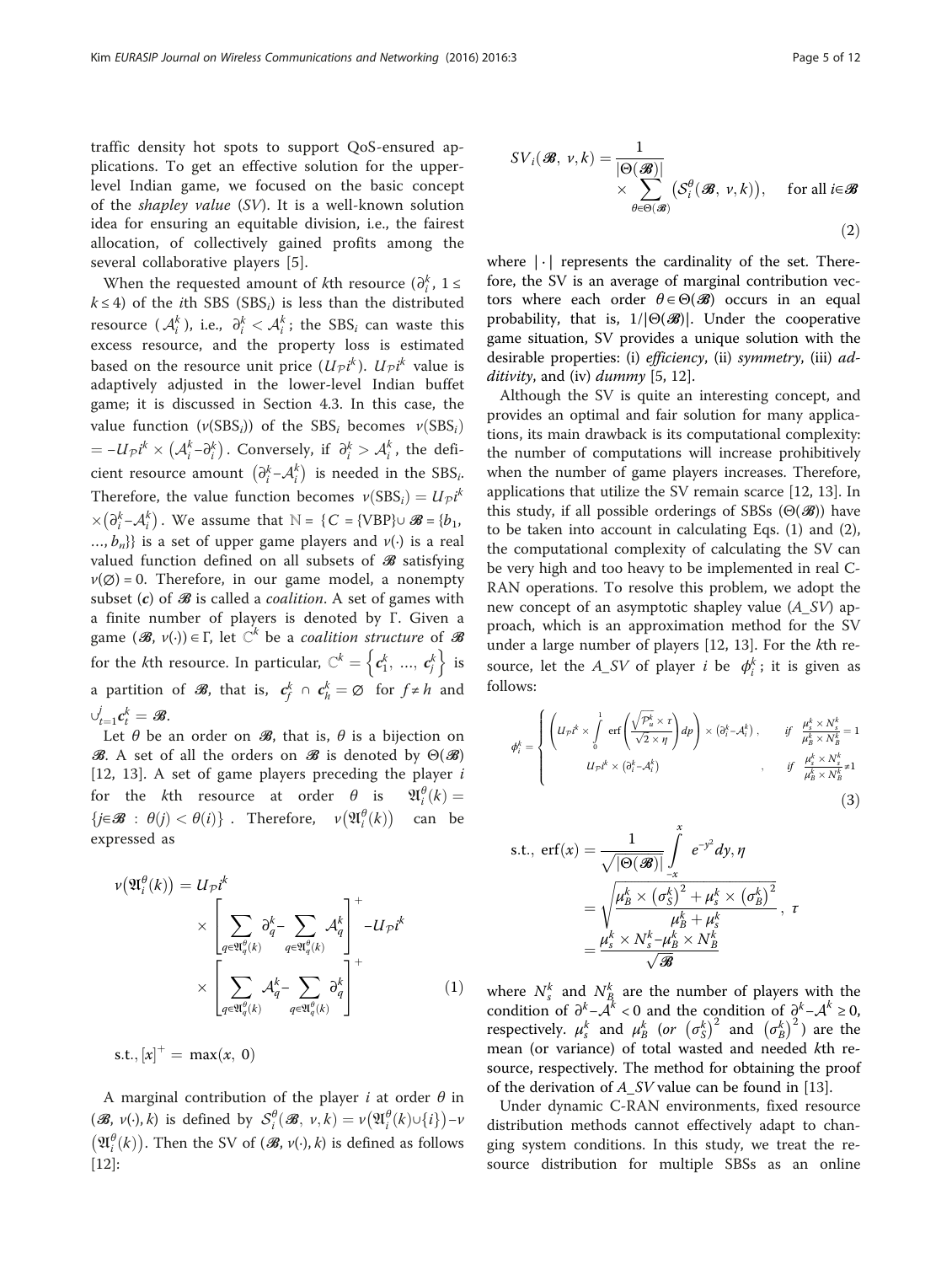<span id="page-5-0"></span>decision problem. At the time period  $t$ , the total amount of available kth resource ( $A_{\mathcal{R}}t^{k}$ ) is dynamically redistributed over SBSs according to  $\phi^k$  values. In order to apply the time-driven implementation of resource redistribution, we partition the time axis into equal intervals of length unit\_time. At the end of each time period, the re-distributed *k*th resource amount for the SBS<sub>i</sub> ( $\Pi_i^k$ )  $(t)$ ) is obtained periodically as follows.

$$
\Pi_i^k(t) = \mathcal{A}_{\mathscr{R}} t^k \times \frac{\phi_i^k + \left| \min_{j \in \mathscr{R}} \left\{ \phi_j^k \right\} \right|}{\sum_{b \in \mathscr{R}} \left( \phi_b^k + \left| \min_{j \in \mathscr{R}} \left\{ \phi_j^k \right\} \right| \right)}, \quad \text{s.t., } t \in \mathcal{I}
$$
\n
$$
(4)
$$

## 4.2 C-RAN resource sharing in a lower-level Indian buffet game

In the lower-level Indian game model, multiple MUs request different resources to their corresponding SBS. Let  $\text{MU}_i^j$  be the MU  $j$  in the area of  $\text{SBS}_i$  and  $\mathscr{L}_i$  denote a set of resources in the *i*th SBS;  $\mathcal{L}_i = \{ \mathcal{R}_i^1 = \text{CPU}, \mathcal{R}_i^2 = \text{mem} \}$ ory,  $\mathcal{R}_i^3$  = storage,  $\mathcal{R}_i^4$  = bandwidth}. Each  $\mathcal{R}_i^k$  represents the available amount of  $k$ th resource in the SBS $_i$ ; these resources are obtained from the VBP through the upperlevel Indian game. Individual MU attempts to actually purchase multiple resources based on their unit prices  $U_{\mathcal{P}}i^k$ , where  $1 \leq k \leq 4$  and  $i \in \mathcal{B}$ .

Our lower-level Indian game deals with the resource allocation problem while maximizing resource efficiencies. Based on the reciprocal relationship between SBSs and MUs, we adaptively allocate SBSs' resources to each MU. From the viewpoint of MUs, their payoffs correspond to the received benefit minus the incurred cost [[14\]](#page-11-0). Based on its expected payoff, each MU attempts to find the best actions. The MU  $j$ 's utility function of  $k$ th resource  $(U_j^k)$  in the *i*th SBS is defined as follows.

$$
U_j^k(\xi_j^k(i)) = b_j(\xi_j^k(i)) - c\Big(U_{\mathcal{P}}i^k, \xi_j^k(i)\Big) \tag{5}
$$

s.t.,  $b_j(\xi_j^k(i)) = \omega_j^k \times \log(\xi_j^k(i))$  and  $mp^k \leq U_p i^k \leq$  $Mp^{k}$ 

where  $\xi_j^k(i)$  is the MU j's requested amount of kth resource in the  $SBS_i$  and  $b_j(\xi_j^k(i))$  is the received benefit for the MU *j.*  $\omega_j^k$  represents a payment that the MU *j* would spend for the kth resource based on its perceived worth. The  $U_{\mathcal{P}}i^k$  is the unit price for the kth resource unit in the SBS<sub>i</sub> and  $c\left( U_{\mathcal{P}}i^{k}(i), \xi_{j}^{k}(i) \right)$  is the cost function of SBS<sub>i</sub>. Each SBS decides the  $U_p i^k$  between the pre-defined minimum  $(mp^k)$  and the maximum  $(Mp^k)$ price boundaries. In general, a received benefit typically follows a model of diminishing returns to scale; MU's marginal benefit diminishes with increasing bandwidth [[14\]](#page-11-0). Based on this consideration, our received benefit can be represented in a general form of log function. In a distributed self-regarding fashion, each individual MU is independently interested in the sole goal of maximizing his/her utility function as

$$
\max_{\xi_j^k(i)\geq 0} U_j^k\left(\xi_j^k(i)\right) = \max_{\xi_j^k(i)\geq 0} \left\{ \left(b_j\left(\xi_j^k(i)\right) - c\left(U_{\mathcal{P}}i^k(i), \xi_j^k(i)\right)\right\} \right\} \quad (6)
$$

From the viewpoint of SBSs, the most important criterion is a total revenue; it is defined as the sum of pay-ments from MUs [\[15](#page-11-0)]. Based on the  $U_{\mathcal{P}}i^k$  and the total<br>allocated necessary amounts for MU<sub>P</sub> the total neurons allocated resource amounts for MU's, the total revenue of all SBSs  $(\Psi)$  is given by

$$
\Psi = \sum_{i=1}^{n} \Psi_i = \sum_{i=1}^{n} \sum_{k=1}^{l} (U_{\mathcal{P}} i^k \times T_i^k)
$$
  
= 
$$
\sum_{i=1}^{n} \sum_{k=1}^{l} \sum_{j=1}^{m} (U_{\mathcal{P}} i^k \times \xi_j^k(i) \times \mathcal{L}_j^k(i))
$$
 (7)

s.t.,  $\mathscr{L}_i^k$ 

 $\sqrt{ }$  $\left\langle \cdot\right\rangle =\left\langle \cdot\right\rangle \left\langle \cdot\right\rangle \left\langle \cdot\right\rangle \left\langle \cdot\right\rangle \left\langle \cdot\right\rangle \left\langle \cdot\right\rangle \left\langle \cdot\right\rangle \left\langle \cdot\right\rangle \left\langle \cdot\right\rangle \left\langle \cdot\right\rangle \left\langle \cdot\right\rangle \left\langle \cdot\right\rangle \left\langle \cdot\right\rangle \left\langle \cdot\right\rangle \left\langle \cdot\right\rangle \left\langle \cdot\right\rangle \left\langle \cdot\right\rangle \left\langle \cdot\right\rangle \left\langle \cdot\right\rangle \left\langle \cdot\right\rangle \left\langle \cdot\right\r$ 

 $j^{k}(i)$  = 1, *if* the requested  $\xi_j^k(i)$  is actually allocated

0; otherwise

 $\mathcal{L}$ where  $n$ ,  $l$ , and  $m$  are the total number of SBSs, resources, and MUs, respectively. Each SBS adaptively controls its own  $U_{\mathcal{P}^k}$  to maximize the revenue in a dis-<br>tributed manner. Our traffic model is assumed based on tributed manner. Our traffic model is assumed based on the elastic demand paradigm; according to the current  $U_{\mathcal{P}^k}$ , MUs can adapt their resource requests. It is rele-<br>wort in real world situations where MUs' requests may vant in real-world situations where MUs' requests may be influenced by the price [\[16](#page-11-0), [17](#page-11-0)]. In response to  $\omega_j^k$ , the MU *j* can derive the  $\xi_j^k(i)$   $\left( = \omega_j^k / U_{\mathcal{P}} i^k \right)$ . In the  $SBS_i$ , the total requested resource amount from corresponding MUs is defined as

$$
\sum_{k=1}^{l} \sum_{j=1}^{m} \xi_{j}^{k}(i) = \sum_{k=1}^{l} \left( \frac{\sum_{j=1}^{m} \omega_{j}^{k}}{U_{\mathcal{P}} i^{k}} \right)
$$
(8)

When the price is low, more MUs are attracted to participate in C-RAN services because of the good satisfactory payoff. However, if the price is high, MUs' requests are reduced because of the unsatisfactory payoff. Therefore, to deal with the congestion problem, a higher price is suitable to match the resource capacity constraint while reducing the potential demands. In order to achieve the demand-supply balance, the current price should increase or decrease by  $\Delta U_{\mathcal{P}^k}$ .<br>In our proposed schome, SBSs in

In our proposed scheme, SBSs individually take account of previous price strategies to update their beliefs about what is the best-response price strategy in the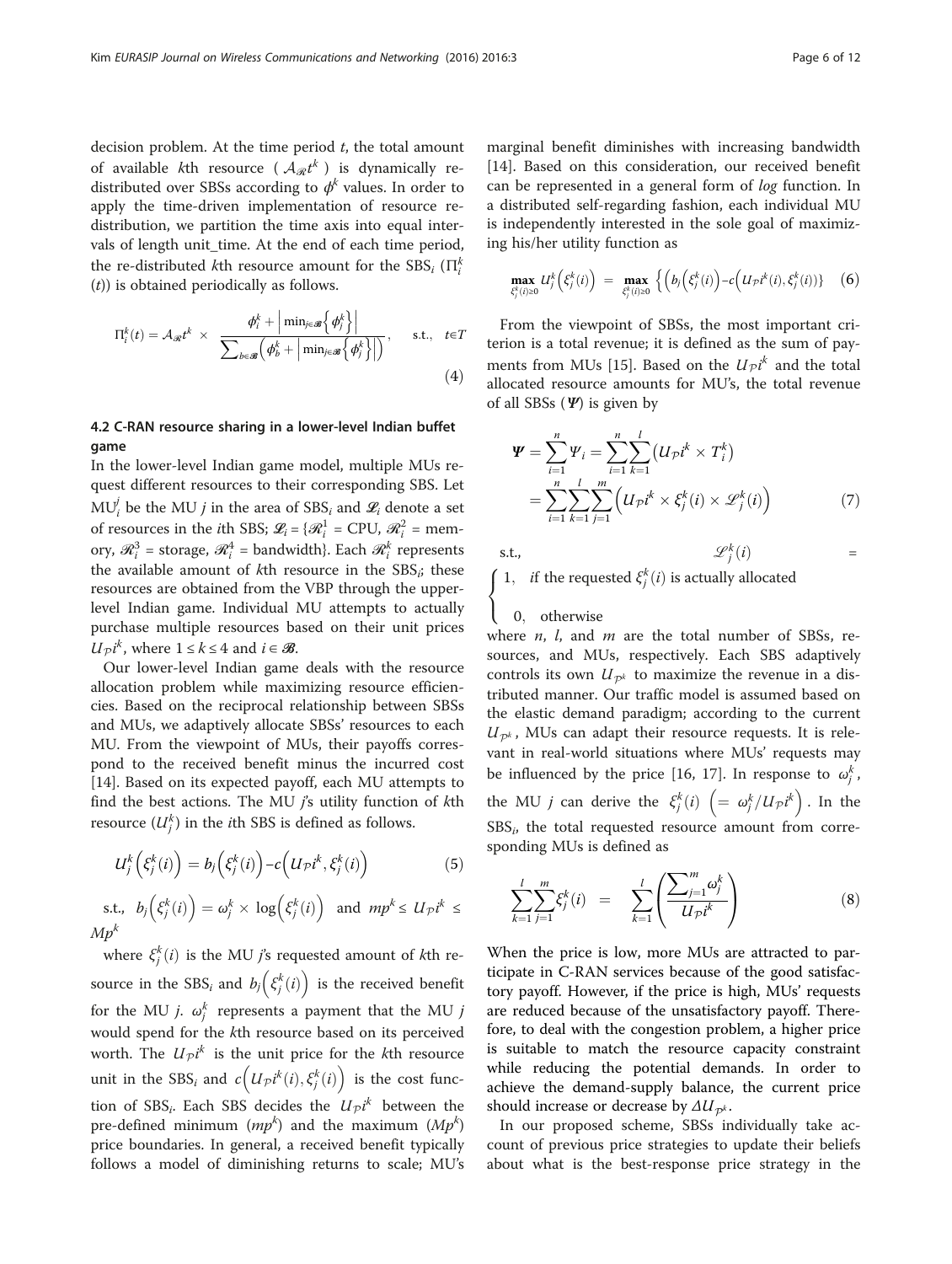<span id="page-6-0"></span>
$$
\begin{cases} \lambda_i^k(t+1) = \Lambda \left[ \lambda_i^k(t) + \left| \Delta U_{\mathcal{P}} i^k(t) \right| \right], & \text{if } \Omega > 0 \\ \lambda_i^k(t+1) = \Lambda \left[ \lambda_i^k(t) - \left| \Delta U_{\mathcal{P}} i^k(t) \right| \right], & \text{if } \Omega \le 0 \end{cases} \tag{9}
$$

s.t., 
$$
\Delta U_{\mathcal{P}}i^k(t) = \frac{(\Psi_i^k(t) - \Psi_i^k(t-1))}{\Psi_i^{t-1}(t-1)}, \ \Omega = \frac{(\lambda_i^k(t) - \lambda_i^k(t-1))}{\Delta U_{\mathcal{P}}i^k(t)},
$$
and  

$$
\Lambda[\mathcal{K}] = \begin{cases} \Lambda[\mathcal{K}] = mp^k, \ if \ K < mp^k \\ \Lambda[\mathcal{K}] = K, \ if \ mp^k \leq K \leq Mp^k \\ \Lambda[\mathcal{K}] = Mp^k, \ if \ K > Mp^k \end{cases}
$$

 $\Lambda[K] = Mp^k$ , if  $K > Mp^k$ <br>where  $\Psi_i^k(t)$  and  $\lambda_i^k(t)$  are the SBS<sub>i</sub>'s revenue and price strategy for the  $k$ th resource at the time period  $t$ , respectively.  $|\Delta U_{\mathcal{P}}i^k(t)|$  represents the absolute value of  $\Delta U_{\mathcal{P}}(t)$  $U_{\mathcal{P}}i^k(t)$ . According to Eq ([7\)](#page-5-0), the strategy profile of all<br>SBSs can be denoted by a  $u \times l$  matrix as follows: SBSs can be denoted by a  $n \times l$  matrix as follows:

$$
T_i(t) = \begin{cases} \lambda_i^1(t), \lambda_i^2(t), \dots, \lambda_i^l(t) \\ \lambda_1^1(t), \lambda_1^2(t), \dots, \lambda_1^l(t) \\ \lambda_2^1(t), \lambda_2^2(t), \dots, \lambda_2^l(t) \\ \vdots \qquad \vdots \qquad \vdots \qquad \vdots \\ \lambda_n^1(t), \lambda_n^2(t), \dots, \lambda_n^l(t) \end{cases}, \text{ s.t., } i \in \mathcal{B}
$$
\n(10)

## 4.3 The main steps of the proposed algorithm

For the advanced wireless processing and reduced cost, C-RAN architecture is an attractive and innovative idea in both academic and industry fields. It can effectively support growing users' needs. In this study, we present a novel C-RAN resource sharing scheme based on the two-level Indian buffet game model. In the upper-level Indian buffet game, available resources of CPs are distributed to SBSs based on the concept of A\_SV. In the lower-level Indian buffet game, Individual SBS allocate the distributed resources to MUs according to the noncooperative manner. Based on our coopetition paradigm, the VBU, SBSs, and MUs repeatedly interact with each other to effectively share the C-RAN resources. Therefore, in the proposed scheme, strategy decisions are coupled with one another; the result of the each player's decisions is the input back to the other player's decision process. The dynamics of the hierarchical feedback mechanism can cause cascade interactions of game players, and they can make their decisions to quickly find the most profitable solution while improving resource utilization and MUs' satisfactions. In a constantly changing C-RAN system environment, it is a practical and suitable approach. The main steps of our resource sharing scheme are given next.

- Step 1: At the initial time, all SBSs have same price strategies  $(T)$ . At the beginning of the game, this starting guess is a reasonable assumption.
- Step 2: At each game period, the VBP collects available resources from CPs using the virtualization technology and distributes these resources to each SBS according to Eqs.  $(1)$  $(1)$ – $(4)$  $(4)$ .
- Step 3: Individual MU in each cell attempts to actually purchase multiple resources from corresponding SBS. Based on this information, each SBS dynamically decides the price strategy  $(T)$  using Eqs. ([6](#page-5-0)) and  $(7)$  $(7)$ .
- Step 4: At each game period, the VBP re-distributes periodically the CP resources based on the currently calculating values; it is the upper-level Indian game.
- Step 5: Based on the current price  $(T)$ , each MU dynamically decides the amount of purchasing resources according to Eq. [\(6](#page-5-0)).
- Step 6: Strategy decisions for each game player are made in an entirely distributed manner.
- Step 7: Under widely diverse C-RAN environments, the VBP, SBSs, and MUs are self-monitoring constantly based on the iterative feedback mechanism.
- Step 8: If the change of prices in all SBSs is within a pre-defined bound  $(\varepsilon)$ , this change is negligible; proceed to step 9. Otherwise, proceed to step 2 for the next iteration.
- Step 9: Game is temporarily over. Ultimately, the proposed scheme reaches an effective resource sharing solution. When the C-RAN system status is changed, it can re-trigger another gamebased resource sharing procedure.

## 5 Performance evaluation

In this section, the effectiveness of our proposed scheme is validated through simulation. Using a simulation model, the performance of our proposed scheme is compared with three existing C-RAN resource sharing schemes—the BPUV scheme [\[4](#page-11-0)], JCCN scheme [[9\]](#page-11-0), and CPRS scheme [\[10](#page-11-0)]. All schemes are implemented with a polynomial time computational complexity.

#### 5.1 Simulation model, parameters, and scenario

In this study, we used the simulation tool MATLAB to develop our simulation model. MATLAB is one of the most widely used tools in a number of scientific simulation fields, such as digital processing, telecommunications, and mathematical analysis. In particular, MATLAB's high-level syntax and dynamic types are ideal for model prototyping.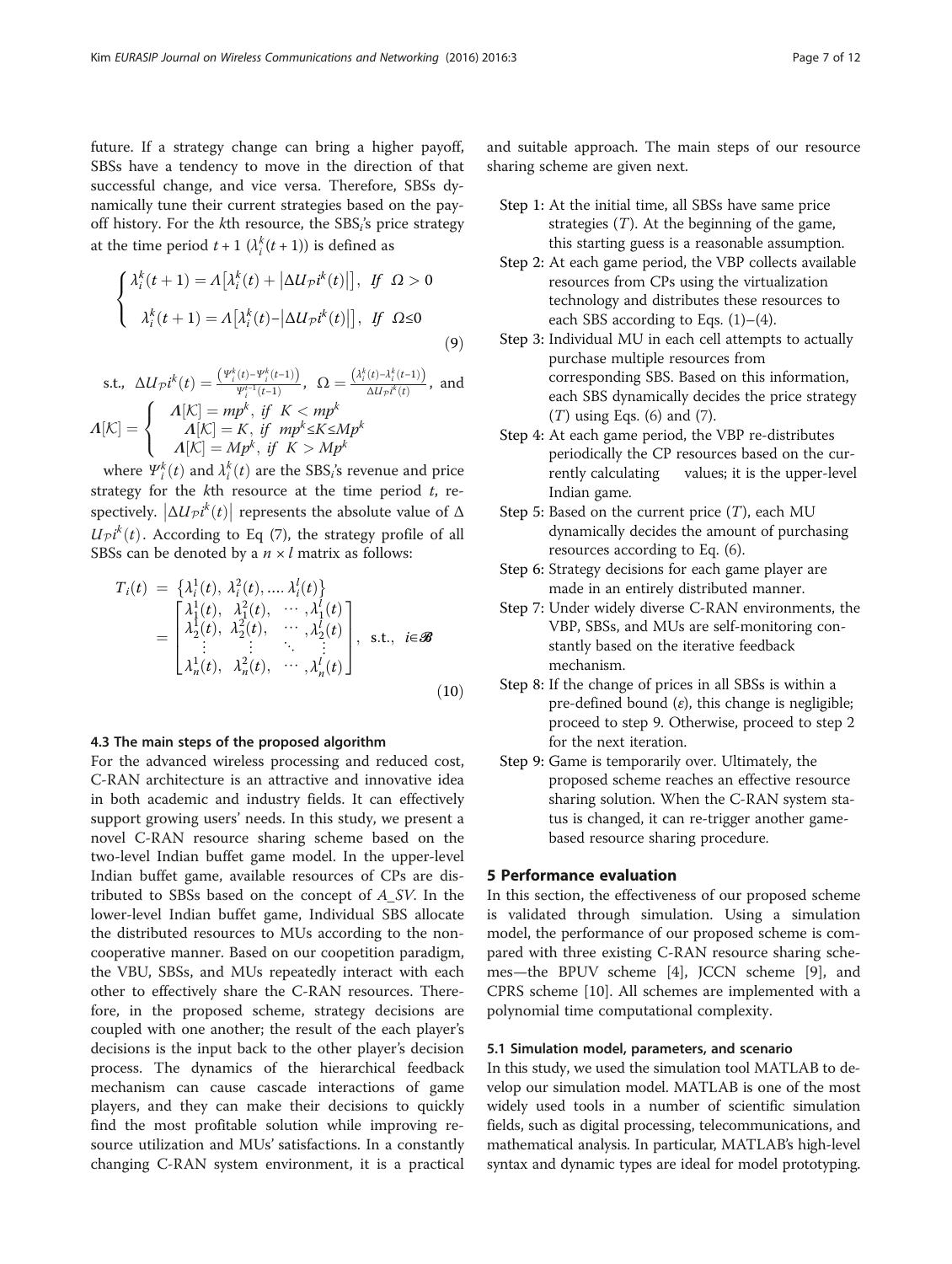The assumptions implemented in our simulation model are as follows.

- The simulated model was assumed as a C-RAN sys-<br>top with one VBB 10 SBSs, and 100 MHs tem with one VBP, 10 SBSs, and 100 MUs.
- The process for new application service requests<br>were poissen with rate  $\sigma$  (applications(MH/s), and was Poisson with rate  $\sigma$  (applications/MU/s), and the range of offered load was varied from 0 to 3.0.
- The total capacity of resources were CPU  $(d_1 = 2.6 \text{ GHz})$  moment  $(d_2 = 2.40 \text{ MHz})$  storage (s) 3.6 GHz), memory ( $d_2$  = 240 Mbyte), storage ( $d_3$  = 480 Gbyte), and bandwidth  $(d_1 = 30$  Mbps).
- System performance measures obtained on the basis<br>of 50 simulation runs were pletted as a function of of 50 simulation runs were plotted as a function of the offered load.
- Each application service had its own application<br>type and requires different resource requirement type and requires different resource requirements. They were generated with equal probability.
- The durations of services were exponentially distributed.
- SBSs had the pre-defined minimum and maximum resource unit prices.

• For simplicity, we assumed the absence of noise or physical obstacles in our experiments physical obstacles in our experiments.

In order to emulate a real C-RAN system environment and for a fair comparison, application types, characteristics, and system parameters are carefully selected for a realistic simulation scenario. Table 1 shows the application types and system parameters used in our simulation.

## 5.2 Simulation results

As mentioned earlier, the BPUV scheme [[4\]](#page-11-0), JCCN scheme [[9\]](#page-11-0), and CPRS scheme [\[10](#page-11-0)] have been recently published and introduced unique challenges to efficiently solve the resource sharing problem in C-RAN systems. However, they are successful only in certain circumstances. Compared to these schemes, we can confirm the superiority of our proposed hierarchical game approach.

Figure [2](#page-8-0) shows the normalized payoff of each scheme. It is measured as a normalized utility sum of all game players. To maximize the C-RAN system

|  |  | Table 1 Application and system parameters used in the simulation experiment |  |  |  |  |  |
|--|--|-----------------------------------------------------------------------------|--|--|--|--|--|
|--|--|-----------------------------------------------------------------------------|--|--|--|--|--|

| Application type                         | Applications     | Resource type                                        | Minimum resource requirement | Maximum resource requirement |  |  |  |
|------------------------------------------|------------------|------------------------------------------------------|------------------------------|------------------------------|--|--|--|
|                                          | Voice telephony  | CPU                                                  | 30 MHz                       | 60 MHz                       |  |  |  |
|                                          |                  | Memory                                               | 12 Mbyte                     | 24 Mbyte                     |  |  |  |
|                                          |                  | Storage                                              | 4 Gbyte                      | 8 Gbyte                      |  |  |  |
|                                          |                  | <b>Bandwidth</b>                                     | 128 K                        | 512 K                        |  |  |  |
| $\vert\vert$                             | Video phone      | CPU                                                  | 60 MHz                       | 120 MHz                      |  |  |  |
|                                          |                  | Memory                                               | 24 Mbyte                     | 48 Mbyte                     |  |  |  |
|                                          |                  | Storage                                              | 8 Gbyte                      | 16 Gbyte                     |  |  |  |
|                                          |                  | <b>Bandwidth</b>                                     | 256 K                        | 640 K                        |  |  |  |
| $\  \ $                                  | Remote login     | CPU                                                  | 15 MHz                       | 40 MHz                       |  |  |  |
|                                          |                  | Memory                                               | 6 Mbyte                      | 12 Mbyte                     |  |  |  |
|                                          |                  | Storage                                              | 2 Gbyte                      | 4 Gbyte                      |  |  |  |
|                                          |                  | <b>Bandwidth</b>                                     | 64 K                         | 384 K                        |  |  |  |
| $\mathsf{I}\mathsf{V}$                   | Tele-conference  | CPU                                                  | 60 MHz                       | 150 MHz                      |  |  |  |
|                                          |                  | Memory                                               | 24 Mbyte                     | 96 Mbyte                     |  |  |  |
|                                          |                  | Storage                                              | 8 Gbyte                      | 32 Gbyte                     |  |  |  |
|                                          |                  | Bandwidth                                            | 256 K                        | 896 K                        |  |  |  |
| Parameter                                | Value            | Description                                          |                              |                              |  |  |  |
| $\eta$                                   | 10               | The number of SBSs                                   |                              |                              |  |  |  |
| m                                        | 10               | The number of MUs in each SBS                        |                              |                              |  |  |  |
|                                          | $\overline{4}$   | The number of resources                              |                              |                              |  |  |  |
| $mp$ , Mp                                | $0.5$ , 2        | The pre-defined minimum and maximum price boundaries |                              |                              |  |  |  |
| $\omega^1, \omega^2, \omega^3, \omega^4$ | 1.5, 1.2, 1, 1.5 | Willingness to pay the price for each resource       |                              |                              |  |  |  |
| ε                                        | 0.3              | The pre-defined bound for strategy stability         |                              |                              |  |  |  |
| Parameter                                | Initial          | Description                                          | Values                       |                              |  |  |  |
| $U_{\mathcal{P}}$                        |                  | The unit price for each resource                     | Dynamically adjustable       |                              |  |  |  |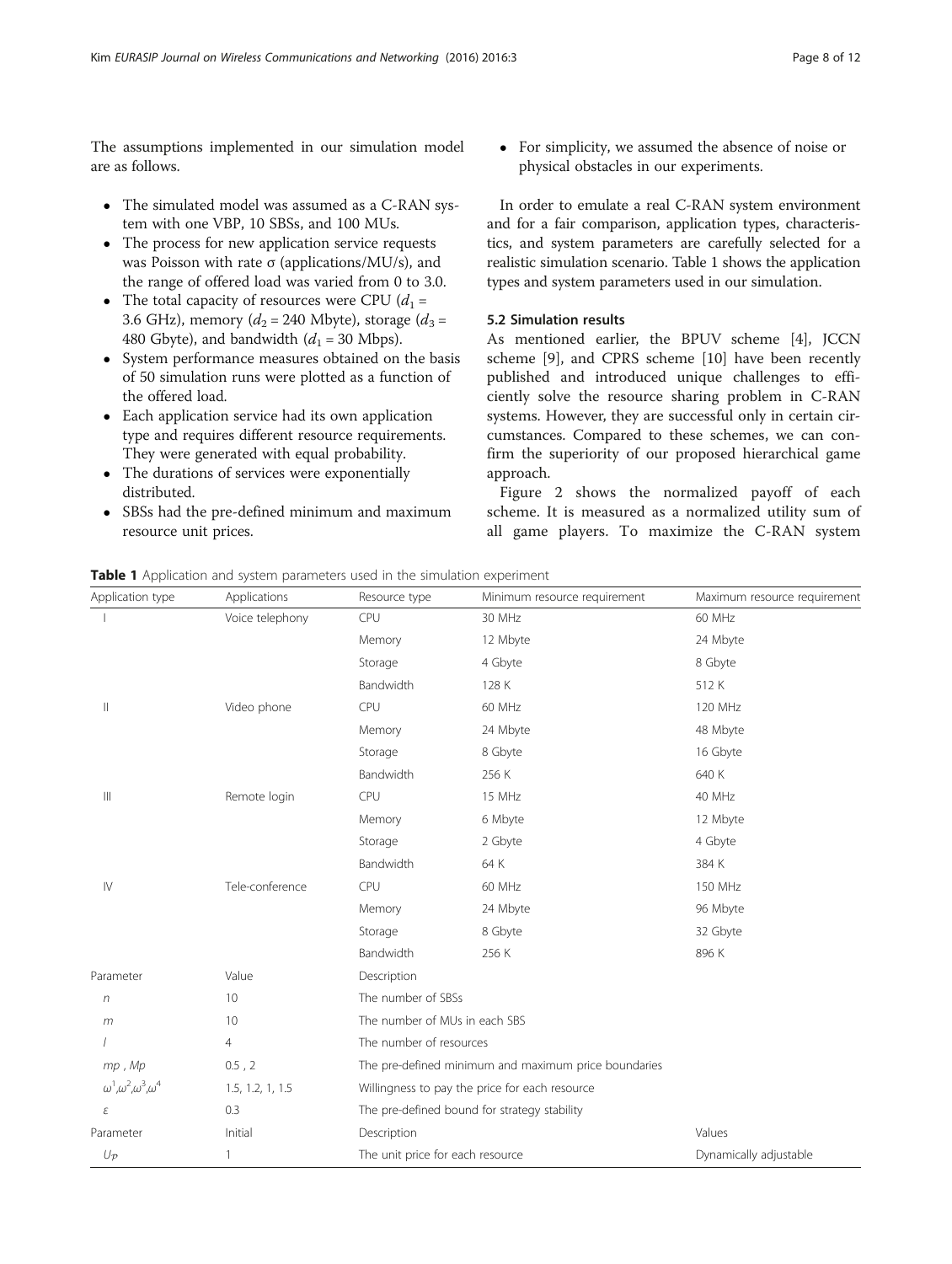<span id="page-8-0"></span>

performance, payoff is an important performance metric. Under various application service requests, the VBU, SBSs, and MUs repeatedly interact with each other to effectively share the C-RAN resources. Therefore, our hierarchical game-based approach effectively controls resources and could lead to a higher payoff than other existing methods.

Figure 3 presents the resource efficiency in the C-RAN system. In general, resource efficiency is the rate of actively used resource amount over the total resource amount. A key observation from the results shown in Fig. 3 is that all the schemes have similar trends. This trend implies that under higher service requests, a better resource efficiency is obtained. This is intuitively correct.

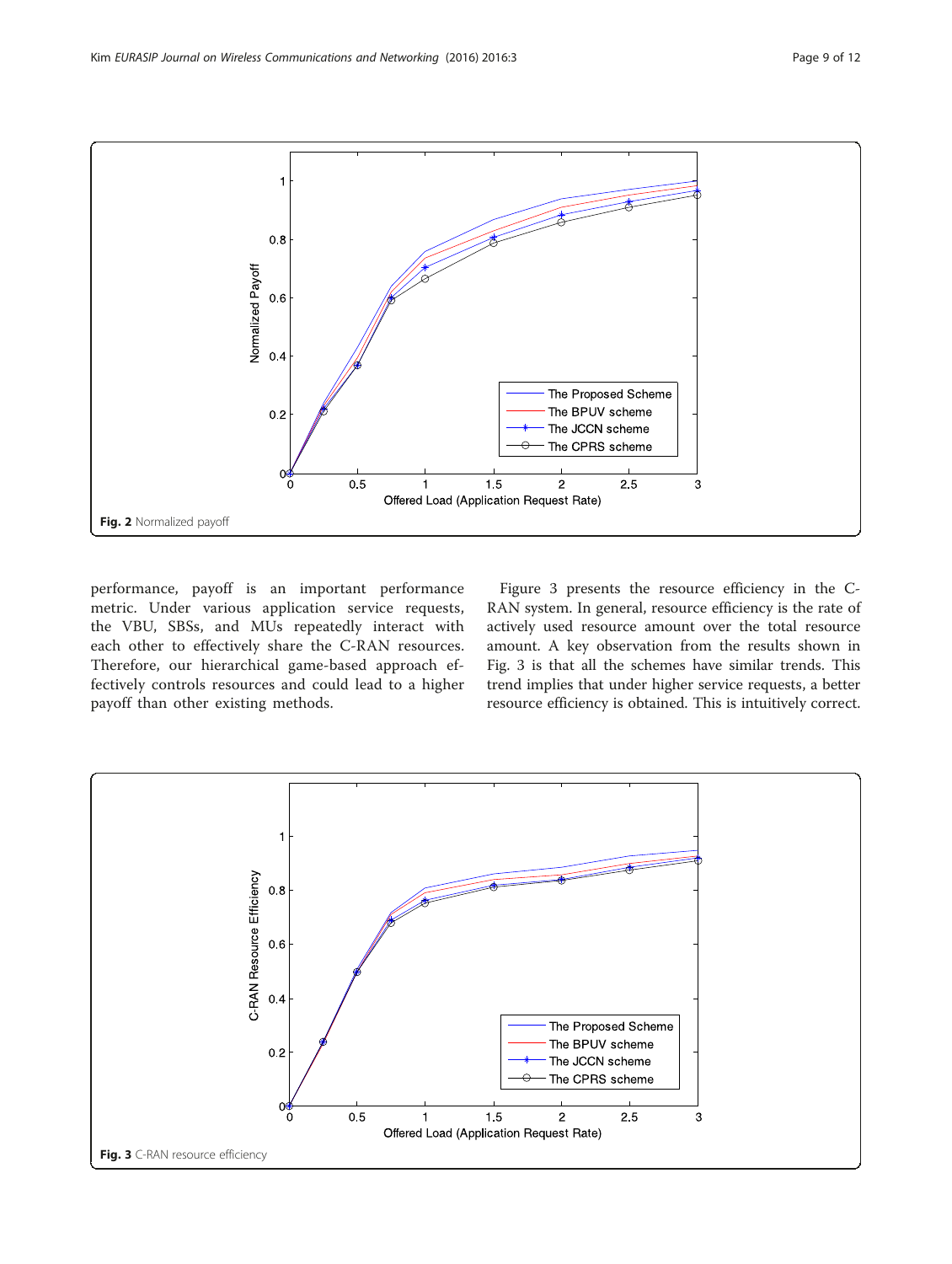According to the coopetition approach, the proposed scheme is flexible to sense the dynamic changing system environment while improving the resource efficiency. From the simulation results, we can see that our proposed scheme effectively shares C-RAN resources while maintaining a higher resource efficiency than other existing schemes.

The curves in Fig. 4 show the performance analysis in terms of throughput loss ratio. In this study, throughput loss ratio is defined as the percentage of possible system outcome that is lost through ineffective resource operations. The purpose is to enhance the C-RAN throughput system through suitable consequences of coopetition interactions. Based on the feedback interaction process, our scheme constantly monitors the current C-RAN system conditions and efficiently solves the resource sharing problems. When designing an effective resource sharing mechanism for the C-RAN system, it is a highly desirable property. From the simulation results, the main observation is that we can maintain a lower throughput loss ratio than other existing schemes.

Figure [5](#page-10-0) presents the performance comparison in terms of QoS satisfaction probability. From the viewpoint of MUs, this is a very important factor. In this study, it is estimated as the percentage of the successfully serviced applications. To improve the MUs' satisfaction level, our game-based approach iteratively interacts with the current system conditions and adjusts the allocated resource in a step-by-step manner. The simulation results show that the proposed scheme achieves a higher QoS satisfaction probability than other existing schemes.

#### 5.3 Analysis and discussion

In summary, the simulation analysis obtained from Figs. [2](#page-8-0), [3,](#page-8-0) 4, and [5](#page-10-0) shows the performance trends of all the schemes. They are very similar. This is because the main design goals of all the schemes are the same. However, based on the two-level Indian buffet game approach, the proposed scheme adaptively responds to the current C-RAN system conditions in a distributed manner. Therefore, we can say that the proposed scheme is much more flexible, adaptable, and able to sense the current C-RAN environment. Therefore, as expected, we achieve a better C-RAN system performance than the BPUV scheme [[4](#page-11-0)], JCCN scheme [\[9](#page-11-0)], and CPRS scheme [[10](#page-11-0)].

In general, many existing schemes are one-sided protocols and strongly specialized for specific control issues. The existing schemes in [[4, 9, 10\]](#page-11-0) cannot adaptively estimate the current C-RAN system conditions and resolved the C-RAN resource sharing problem by using fixed system parameters. However, the proposed scheme is quite adaptive to a dynamic C-RAN system according to the two-level game-based online approach. Therefore, we can provide the flexibility and adaptability for the current system conditions. To estimate the flexibility and adaptability, we define a weighted flexibility and adaptability (W) as a performance metric for overall performance and study the performance of different schemes based on this metric. Let  $N_P$  be the

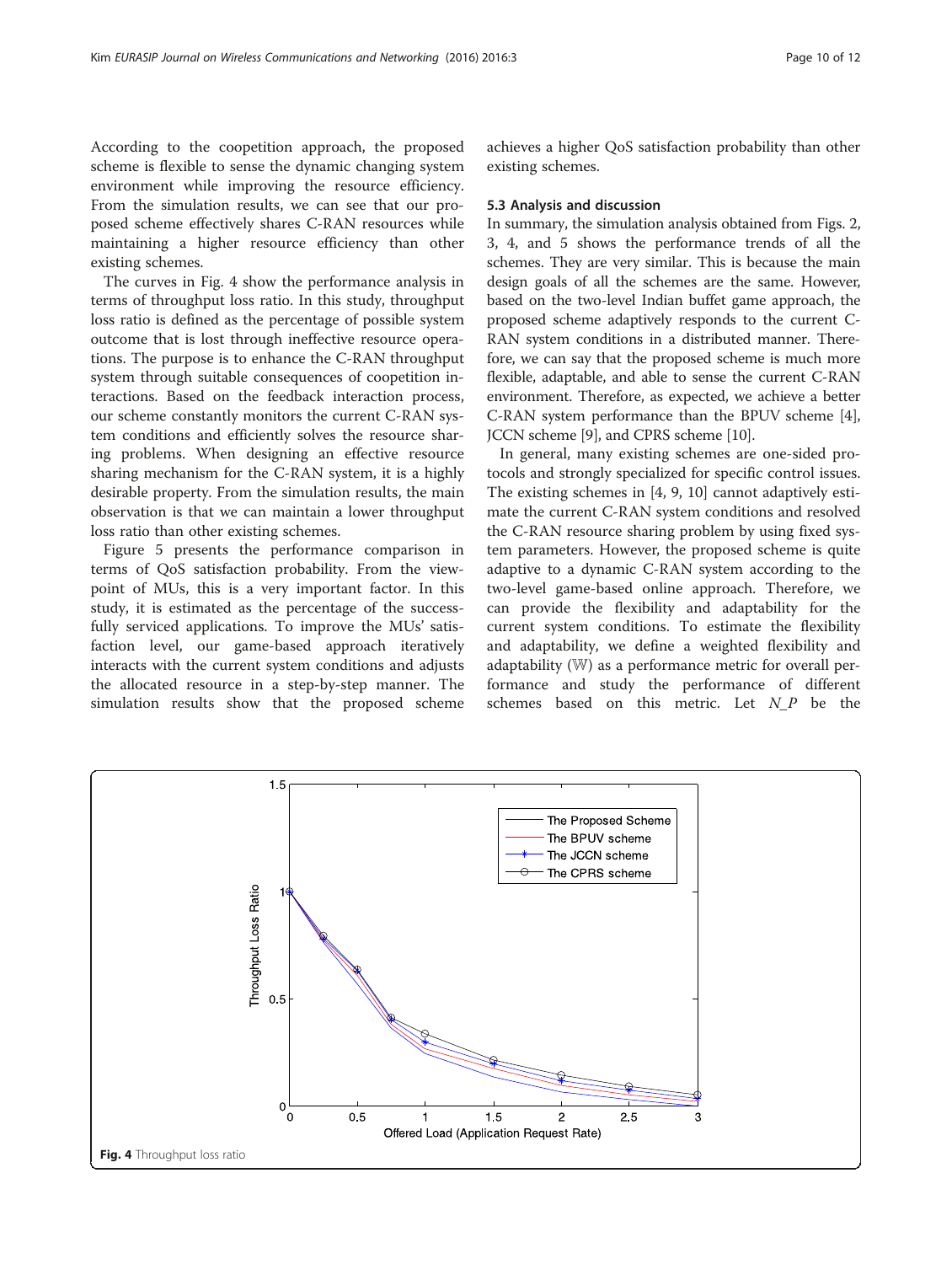<span id="page-10-0"></span>

normalized payoff,  $R_E$  be the resource efficiency, and S\_P be the QoS satisfaction probability. Let  $\varsigma_{N.P}$ ,  $\varsigma_{R-E}$ , and  $\zeta_{S,P}$  be the relative weights for the three performance measures. Here, we define the W based on the weights  $\varsigma_{N\_P} = 0.4$ ,  $\varsigma_{R\_E} = 0.3$ , and  $\varsigma_{S\_P} = 0.3$  as

$$
\mathbb{W} = (c_{N_P} \times N_P) + (c_{R_E} \times R_E) + (c_{S_P} \times S) \tag{11}
$$

Figure 6 shows the weighted flexibility and adaptability ( W ). Based on the Indian buffet game model, the proposed scheme can manage the C-RAN resource fairly well while achieving a higher performance. This result clearly shows that the proposed scheme is quite flexible and adaptable for real C-RAN system operations.

## 6 Conclusions

Efficient and fine-grained resource sharing becomes an increasingly important and attractive control issue for new-generation C-RAN systems. In this work, we propose a novel multi-resource sharing scheme, which is